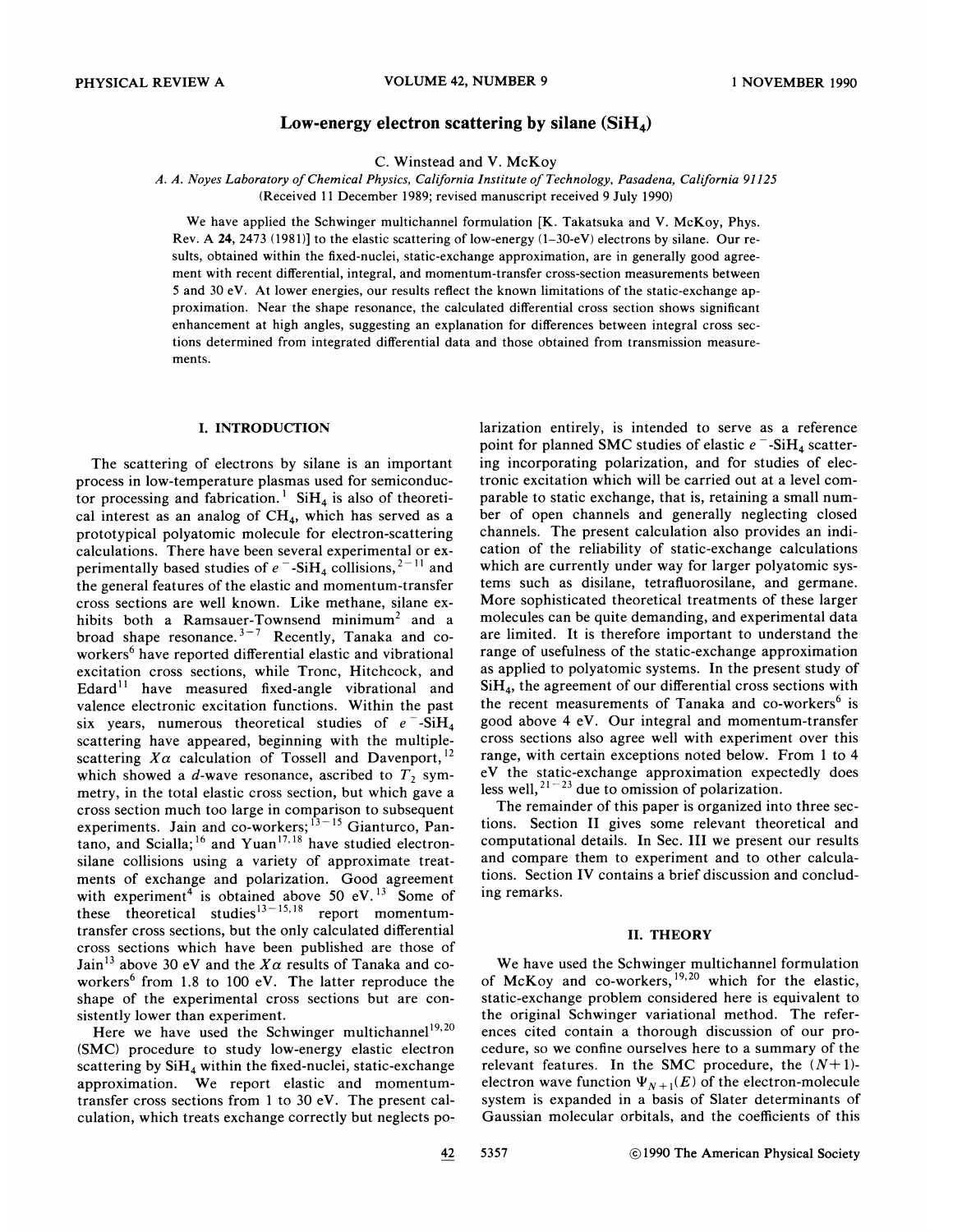expansion are determined by requiring that the Schwinger functional for the  $T$  matrix be stationary with respect to their variation. Exchange is correctly accounted for by the antisymmetrization of  $\Psi_{N+1}(E)$ . In the present calculation, only determinants arising from the addition of one electron to the SCF ground-state wave function of  $SiH<sub>4</sub>$  are included in the expansion of  $\Psi_{N+1}(E)$ . Polarization effects can be accounted for by inclusion of energetically closed channels in the expansion of the scattering wave function.  $22 - 25$  Staticexchange calculations such as the present one have yielded generally reliable results above  $5$  eV.  $^{21,22,26,27}$ 

The principal factor affecting the quality of these elastic-scattering calculations is the nature of the  $L^2$  basis used to represent the target and scattering orbitals. In our study of  $SiH<sub>4</sub>$  we have employed three basis sets. The first, a very restricted set used only for exploratory calculations, consists of the  $(12s, 8p) / [4s, 2p]$  set of McClean and Chandler<sup>28</sup> for Si, supplemented by two  $d$  Cartesian Gaussians with exponents 0.2 and 0.07, respectively, and the  $(4s)/[3s]$  set of Pacansky and Dupuis<sup>29</sup> and Van Duijneveldt<sup>29,30</sup> for H. All of the results presented below were obtained in a somewhat larger basis, consisting of the above basis supplemented by two s orbitals, with exponents 0.05 and 0.02, and two p orbitals, with exponents 1.0 and 0.05, located on the silicon center. The results obtained in the larger basis have been checked against calculations in a third basis containing an additional  $s, p$ , and d Cartesian Gaussian on the Si center (exponents 0.007, 0.02, and 0.025, respectively), and appear converged to approximately  $1\%$ . Although these Gaussian basis sets are modest in comparison to those typically used in earlier SMC calculations,  $21 - 27$  in those earlier studies the choice of basis was largely driven by the need to achieve approximate completeness in the basis-set expansion of the free-particle Green's function occurring in the  $VG_P^{(+)}V$  matrix elements. We have recently implemented a numerical procedure<sup>31</sup> for evaluating these terms that eliminates the need for such expansions. The improved procedure permits the choice of basis to be governed by the dynamics of the low-energy scattering process, considerably reducing the basis size required. In tests on elastic scattering by  $CH_4$ , we found that quite small basis sets could give excellent results.<sup>31,</sup>

### III. RESULTS

In Fig. <sup>1</sup> we show our total elastic cross section in comparison with the available experimental data<sup>5-7</sup> and<br>with selected calculated results.<sup>14,16</sup> Tabulated values are available on request. The magnitude of the staticexchange cross section is seen to agree well with experiment over this energy range. Our calculation shows a resonance maximum at 5 eV, which is a somewhat lower energy than reported by Tanaka and  $co\text{-}works$ , but higher than found by Sueoka and co-workers<sup>5</sup> or Wan, Moore, and Tossell.<sup>7</sup> Since neglect of polarization in the present work should put the resonance in our cross section at somewhat higher energies than is actually the case, our results tend to support the data of Refs. 5 and 7 over those of Ref. 6. Earlier calculations<sup>14-18</sup> that in-



FIG. 1. Total elastic cross section for scattering of electrons by SiH4. Theoretical results shown are the present work (solid line), the "JT" results of Ref. <sup>14</sup> (long dashes), and the "MSCEP" results of Ref. 16 (short dashes). Experimental values are from Refs. 5 (circles), 6 (squares), and 7 (triangles).

eluded approximate treatments of polarization tend to place the resonance at about 4 eV. Above 10 eV, our results agree best with the data of Ref. 6; however, at these energies the total cross sections of Refs. 5 and 7 may include contributions from electronically inelastic scattering. While we have not continued our calculations below <sup>1</sup> eV, there is no indication of a Ramsauer-Townsend



FIG. 2. Differential cross section for elastic scattering of 3 eV electrons by SiH4. The solid curve is the result of the present calculation; the circles are the experimental values of Ref. 6.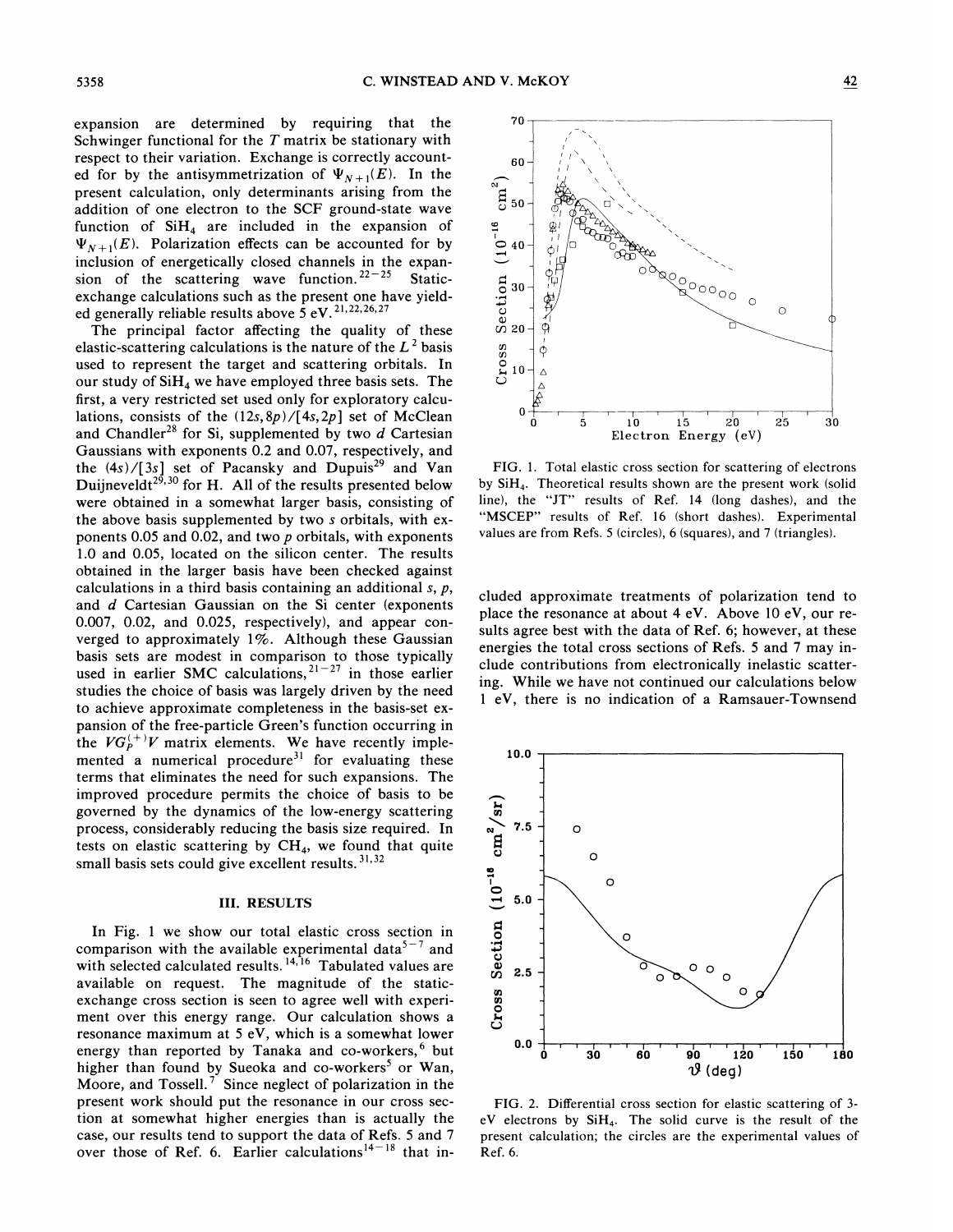

FIG. 3. Same as in Fig. 2, at 4 eV.



FIG. 5. Same as in Fig. 2, at 7.5 eV.

minimum in the trend of the static-exchange cross section. This is not surprising, since earlier studies<sup>21,22</sup> explicitly showed that the Ramsauer-Townsend minimum in  $e^-$ -CH<sub>4</sub> scattering is not seen at the static-exchange level.

Our results for the differential cross section are shown at selected energies in Figs. 2—8, along with the measurements of Ref. 6. At low energies, the d-wave character of the resonance, already identified by Tossell and Davenport, <sup>12</sup> is quite apparent in the form of both the experimental and the theoretical cross sections, although the two do not agree in detail. Again, such differences are to

be expected, due to our neglect of polarization. Above 4 eV, however, the comparison between our results and those of Tanaka and co-workers is in general quite satisfactory. Two points are especially worth noting here. First, at 4 and 5 eV, we predict significant enhancement of the cross section in the experimentally inaccessible backscattering region. This backward peaking makes a large contribution to the total elastic and especially to the momentum-transfer cross section. The integral and momentum-transfer cross sections reported by Tanaka and co-workers<sup>6</sup> rely on extrapolation of the differential cross section to 180'. At these energies the differential



FIG. 4. Same as in Fig. 2, at 5 eV. FIG. 6. Same as in Fig. 2, at 10 eV.

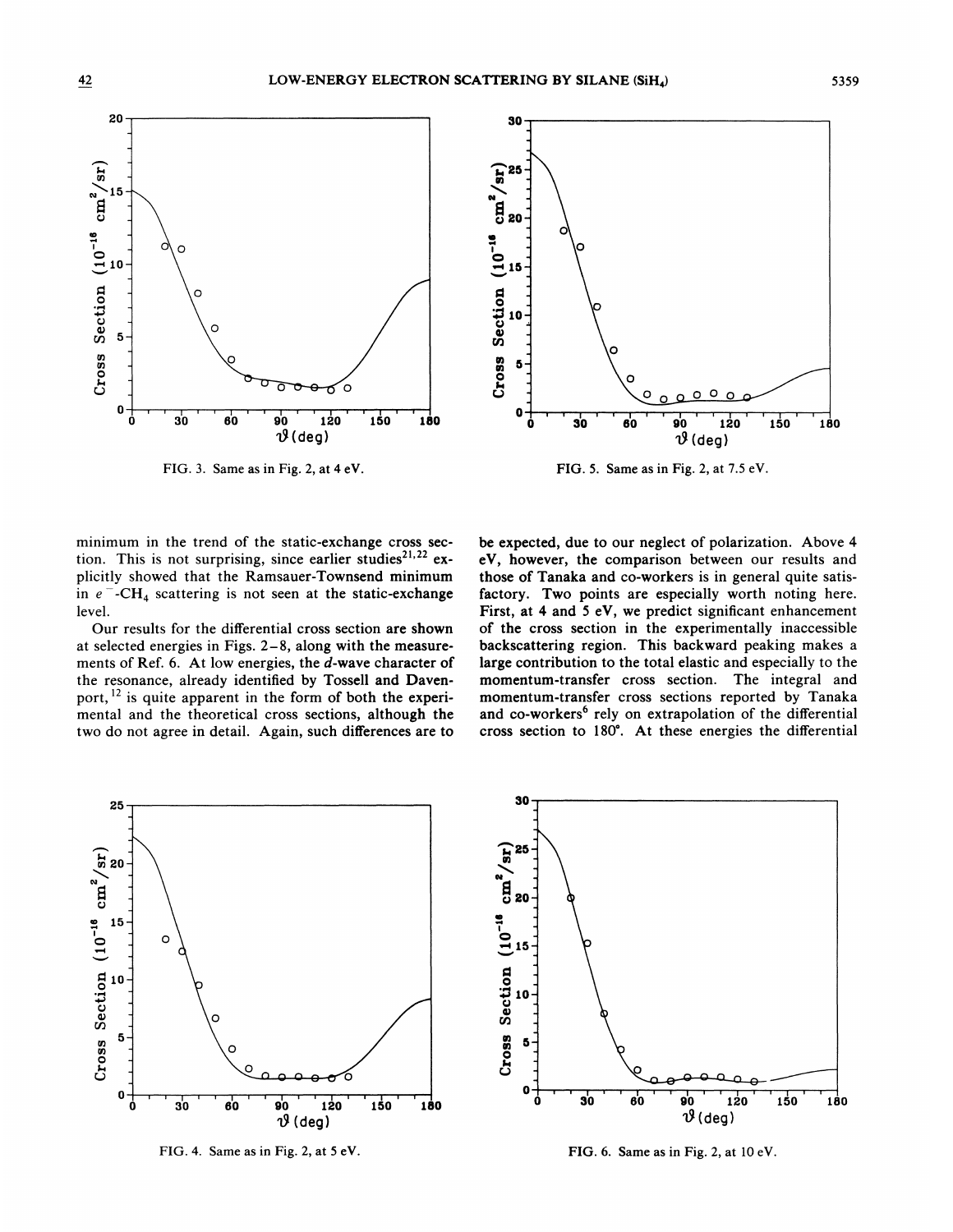

FIG. 7. Same as in Fig. 2, at 15 eV.

cross sections are quite Bat up to the last measured point at 130'. As a result, their integrated values are almost certainly too low in this energy range, shifting the apparent peak in the total and momentum-transfer cross sections to higher energies. The backward peaking revealed in the present calculation, which is quite similar to that seen in  $CH<sub>4</sub>$ , ' $t^{22}$  thus accounts for at least part of the disagreement between the total cross section of Ref. 6 and those of Refs. 5 and 7. Consistent with this observation is the improved agreement of the experimental results at somewhat higher energies, where our calculation shows a rapid decline in the backward peaking.



FIG. 8. Same as in Fig. 2, at 20 eV.



FIG. 9. Momentum-transfer cross section for  $e^-$ -SiH<sub>4</sub> collisions. Calculated values shown are this work (solid line), results of Ref. 14 (long dashes), and the derived values of Ref. 9 (short dashes); the squares are the experimental measurements of Ref. 6.

The second point to be noted from Figs. 2—<sup>8</sup> is that our results at angles smaller than 20' begin to fall below those of Tanaka and co-workers at higher energies. Although experimental error bars are not indicated in Ref. 6, we attribute this discrepancy in part to the growing importance of higher partial waves, which are not adequately represented in the fairly modest  $L^2$  expansion of the wave function which we employ. Adequate representation of these contributions would require additional diffuse Gaussians and Gaussians of higher symmetry type, such as  $f$  functions on Si or  $p$  functions on H. On the other hand, the near-forward scattering makes only a small contribution to the momentum-transfer and total elastic cross sections, and the agreement of our results for those quantities with the values of Ref. 6 is only slightly affected.

Figure 9 shows our momentum-transfer cross section, along with the experimental values of Tanaka and coworkers,  $6$  the theoretical result of Jain and Thomspon,  $14$ and the derived values of Ohrnori, Shirnozurna, and Tagashira. $9$  As would be expected from the preceding discussion of the differential cross section, our calculation reproduces well the measurements of Ref. 6, except at the lower energies, where the extrapolation used in Ref. 6 probably underestimates the backward peaking. The calculation of Ref. 14 appears to overestimate the peak in the momentum-transfer cross section; however, at higher energies the agreement with the present result is quite good. The estimate of Ohmori, Shimozuma, and Tagashira, $9$  derived from fitting the results of calculations to swarm data, is reasonably close to the data of Ref. 6; however, our results suggest that the peak value of ap-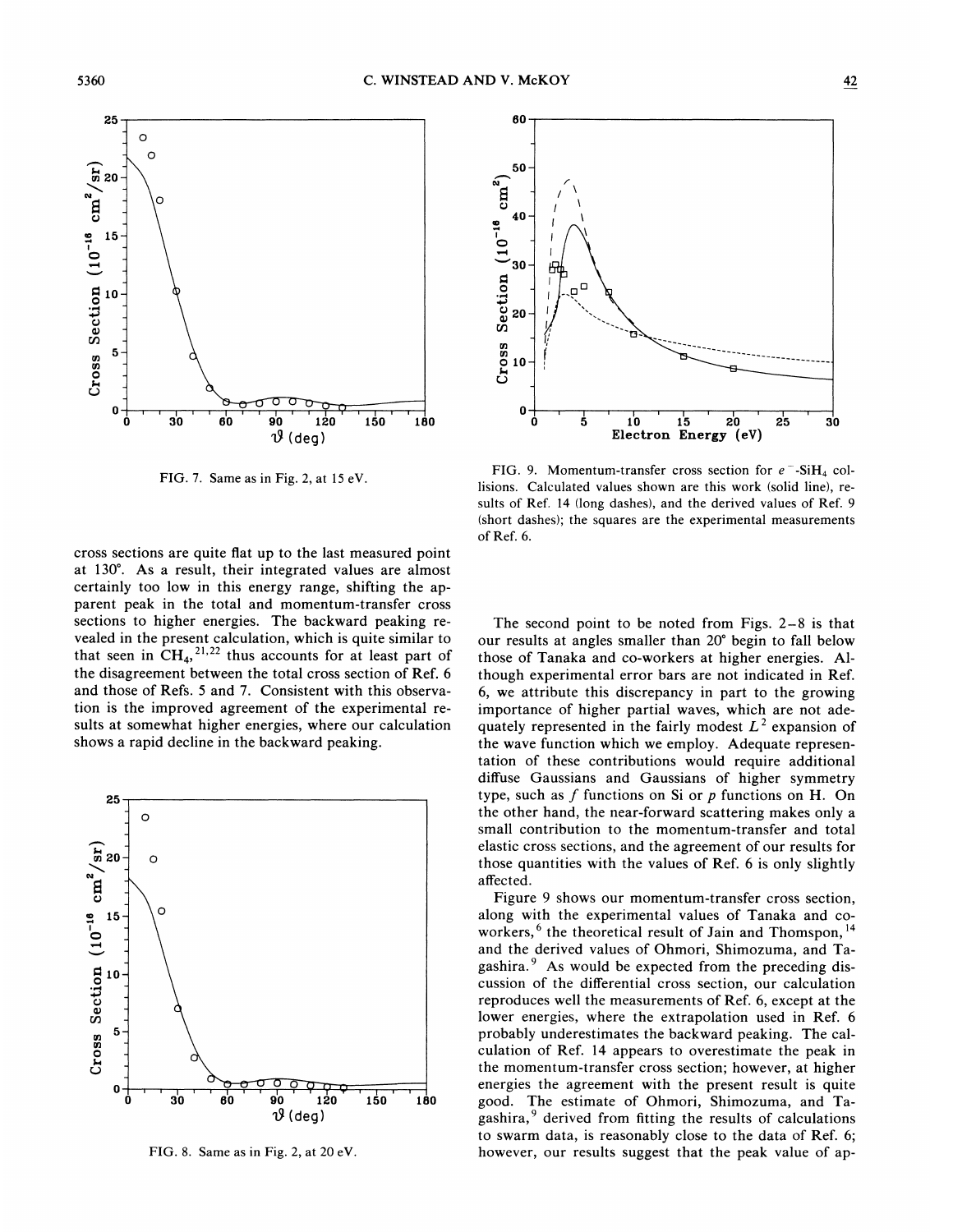proximately  $24 \times 10^{-16}$  cm<sup>2</sup> reported in Ref. 9 is some what too low.

#### IV. DISCUSSION

We have reported static-exchange results for lowenergy electron-silane scattering. Except at the lowest energies, where polarization cannot be neglected, our calculation agrees rather well with available experiments. Indeed, the agreement is perhaps better than could have been anticipated for such a polarizable molecule. These results are highly encouraging, insofar as they suggest that static-exchange results may be useful in describing the scattering of electrons with energies on the order of 10 eV by still larger molecules. In fact, studies now under way for molecules such as disilane  $(Si<sub>2</sub>H<sub>6</sub>)$  show similar behavior. Earlier  $e^-$ -Si $H_4$  calculations<sup>12–18</sup> based on various model potentials have yielded larger values overall than the present results; in contrast, model by each train the present results, in contrast, mode<br>potential  $3^{3-35}$  and static-exchange<sup>21,36,37</sup> calculation agreed quite well for  $e^-$ -CH<sub>4</sub> scattering. The reasons for this difference are not yet clear.

The present work illustrates the usefulness of theoretical studies in elucidating discrepancies between experimental results obtained by different techniques. In particular, we have seen that, where backscattering is important, extrapolation of the differential cross section from measurements at intermediate angles may lead to underestimation of the total and momentum-transfer cross sections, and so may change the apparent positions of the resonance maxima. Calculations can provide the experi-

mentally inaccessible high-angle scattering data and thus identify this source of disagreement.

In summary, we have found the SMC procedure to yield very satisfactory elastic-scattering results for silane over the range of approximately 4—30 eV. Further study of this technologically and theoretically interesting molecule is certainly warranted. In the future, we plan to investigate the lower-energy scattering with polarization effects included and to begin to explore the vibrational and electronic excitation processes, for which experimental data $^{6,11}$  are still quite scarce.

## ACKNOWLEDGMENTS

This work was supported by the National Science Foundation under Grant No. PHY-8604242, the Innovative Science and Technology Program of the Strategic Defense Initiative Organization under Contract No. DAAL03-86-K-0140 of the U.S. Army Research Office, and NASA-Ames Cooperative Agreement No. NCC2- 319. We thank Professor John Moore and Dr. David Spence for providing their experimental results in advance of publication. We also thank Professor O. Sueoka for providing unpublished results. This work made use of facilities provided by the National Center for Supercomputer Applications at the University of Illinois, which is supported by the National Science Foundation, and of facilities provided through the Supercomputing Project of the Jet Propulsion Laboratory, including those of the Numerical Aerodynamic Simulation Program at the NASA-Ames Research Center.

- $1W.$  E. Spear, Adv. Phys. 26, 811 (1977).
- W. J. Pollock, Trans. Faraday Soc. 64, 2919 (1968).
- 3J. C. Giordan, J. Am. Chem. Soc. 105, 6544 (1983).
- <sup>4</sup>S. Mori, Y. Katayama, and O. Sueoka, At. Coll. Res. Jpn. 11, 19 (1985).
- 50. Sueoka (private communication).
- <sup>6</sup>H. Tanaka, L. Boesten, H. Sato, M. Kimura, M. A. Dillon, and D. Spence, J. Phys. B23, 577 (1990).
- $7H.-X.$  Wan, J. H. Moore, and J. A. Tossell, J. Chem. Phys. 91, 7340 (1989).
- 8M. Hayashi (unpublished).
- <sup>9</sup>Y. Ohmori, M. Shimozuma, and H. Tagashira, J. Phys. D 19, 1029 (1986).
- <sup>10</sup>A. Garscadden, G. L. Duke, and W. F. Bailey, Appl. Phys. Lett. 43, 1012 (1983).
- <sup>11</sup>M. Tronc, A. Hitchcock, and F. Edard, J. Phys. B 22, L207 (1989).
- <sup>12</sup>J. A. Tossell and J. W. Davenport, J. Chem. Phys. 80, 813 (1984).
- <sup>13</sup>A. Jain, J. Chem. Phys. **86**, 1289 (1987).
- <sup>14</sup>A. Jain and D. G. Thompson, J. Phys. B 20, 2861 (1987).
- <sup>15</sup>A. K. Jain, A. N. Tripathi, and A. Jain, J. Phys. B 20, L389 (1987).
- <sup>16</sup>F. A. Gianturco, L. C. Pantano, and S. Scialla, Phys. Rev. A 36, 557 (1987).
- <sup>17</sup>J. Yuan, J. Phys. B 21, 2737 (1988).
- <sup>18</sup>J. Yuan, J. Phys. B 22, 2589 (1989).
- <sup>19</sup>K. Takatsuka and V. McKoy, Phys. Rev. A 24, 2473 (1981).
- $^{20}$ M. A. P. Lima and V. McKoy, Phys. Rev. A 38, 501 (1988).
- $21M$ . A. P. Lima, T. L. Gibson, W. M. Huo, and V. McKoy, Phys. Rev. A 32, 2696 (1985).
- $22M$ . A. P. Lima, K. Watari, and V. McKoy, Phys. Rev. A 39, 4312 (1989).
- <sup>23</sup>T. L. Gibson, M. A. P. Lima, K. Takatsuka, and V. McKoy, Phys. Rev. A 30, 3005 (1984).
- 24W. M. Huo, T. L. Gibson, M. A. P. Lima, and V. McKoy, Phys. Rev. A 36, 1632 (1987).
- 25W. M. Huo, M. A. P. Lima, T. L. Gibson, and V. McKoy, Phys. Rev. A 36, 1642 (1987).
- <sup>26</sup>L. M. Brescansin, M. A. P. Lima, T. L. Gibson, and V. McKoy, J. Chem. Phys. 85, 1854 (1986).
- <sup>27</sup>H. P. Pritchard, M. A. P. Lima, and V. McKoy, Phys. Rev. A 39, 2392 (1989).
- <sup>28</sup>A. D. McClean and G. S. Chandler, J. Chem. Phys. 72, 5639 (1980).
- <sup>29</sup>J. Pacansky and M. Dupuis, J. Chem. Phys.  $68$ ,  $4277$  (1978); R. Poirier, R. Kari, and I. G. Csizmadia, Handbook of Gauss ian Basis Sets (Elsevier, Amsterdam, 1985), p. 158.
- 30F. B.Van Duijneveldt (unpublished).
- M. A. P. Lima, L. M. Brescansin, A. J. R. da Silva, C. Win-